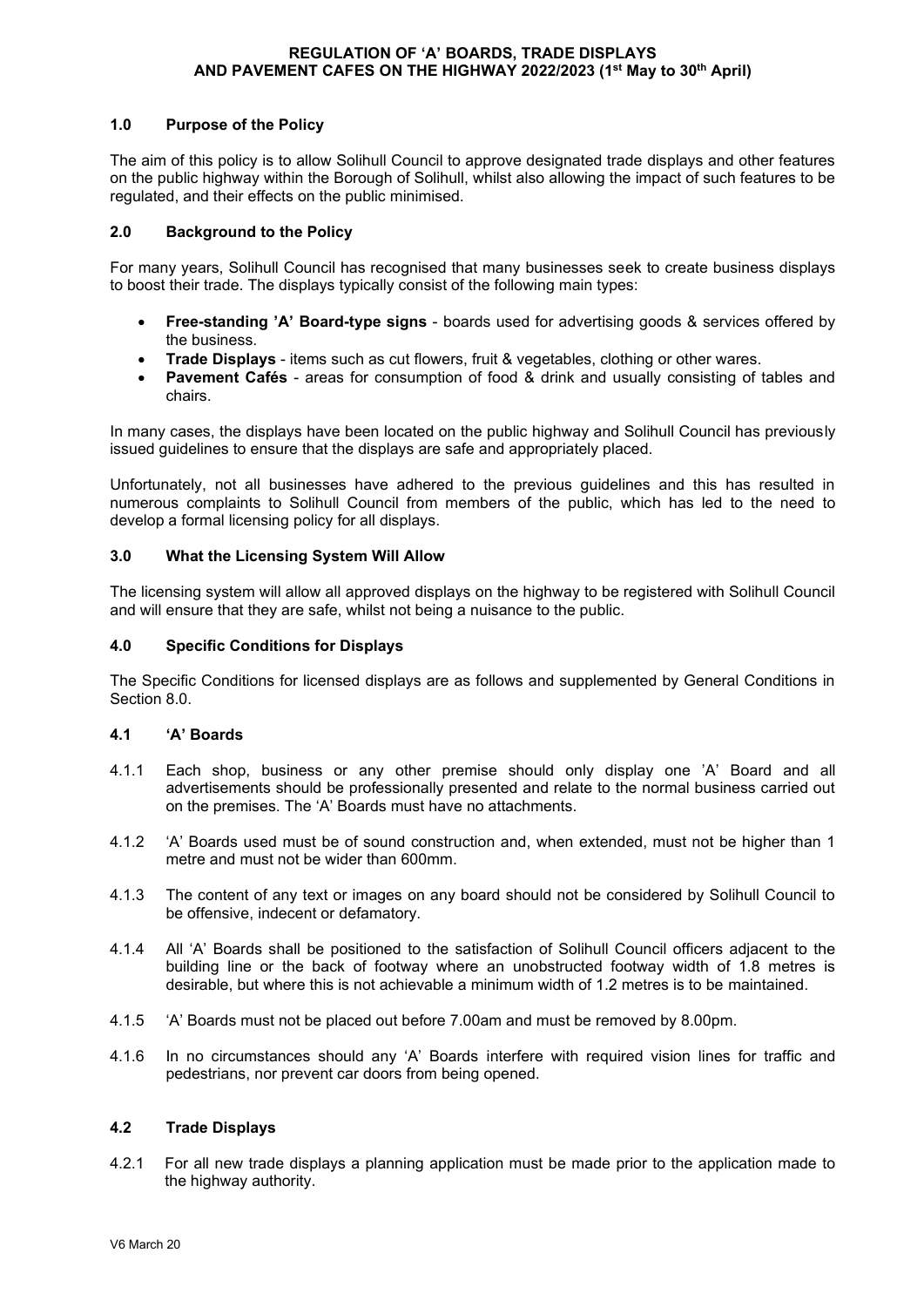- 4.2.2 All Trade Displays must be stable, must not extend further than 1 metre from the shop frontage (unless Solihull Council grants an exception) and must not be more than 1 metre high.
- 4.2.3 All Trade Displays shall be positioned to the satisfaction of Solihull Council officers where an unobstructed footway width of 1.8 metres is desirable, but where this is not achievable a minimum width of 1.2 metres is to be maintained.
- 4.2.4 Any Trade Display must consist of goods and materials which are not liable to be moved by external forces, such as the effects of the wind or from being lightly knocked. The use of gazebos or flags will not be permitted.
- 4.2.5 Trade Displays must not be erected before 7.00am and must be removed by 8.00pm.
- 4.2.6 In no circumstances should any Trade Display interfere with required vision lines for traffic and pedestrians.

### **4.3 Pavement Cafés**

4.3.1 Any areas which require a change of use of the Highway will require planning consent-details are enclosed at this link:

[www.solihull.gov.uk/Resident/Planning/planningpermission.](http://www.solihull.gov.uk/Resident/Planning/planningpermission)

 For pavement cafes a planning application will need to be submitted to Solihull Council for a change of use and approved before completing and returning the attached form. This process will take up to eight weeks and includes a 28 day consultation period. The planning application should include a detailed scaled drawing of the proposed area so that the cost can be checked against the drawing, together with a cheque for the respective amount. Your Pavement Café approval notice reference should be included on your licence application which will take a further 28 days to process.

For licence renewals, a review of the previous year's complaint history will be taken into consideration before re-issuing a further annual licence. All licences are for a maximum 12 month period only. Applicants should allow up to 28 days for the application to be determined. The applicant is to agree acceptable operating hours with the Council's Planning and Highway departments and must ensure that all equipment is removed from the highway on or before these agreed times.

- 4.3.2 All Pavement Cafés shall be stable and positioned to the satisfaction of Solihull Council officers and, in all cases, at least 1.8 metres minimum of clear pedestrian passageway is to be maintained.
- 4.3.3 The designated area for a Pavement Café must be used solely for the purpose of consumption of refreshments.
- 4.3.4 Tables must be cleared as soon as possible after customers have left to avoid any litter on the highway. A scheme for the collection and disposal of litter shall be submitted to and approved in writing by the Highway Authority. Thereafter, litter shall be controlled in accordance with the approved scheme for the lifetime of the development.
- 4.3.5 The holder of a Pavement Café licence must as soon as possible wash down or remove any stains from spills of food or liquid.
- 4.3.6 No alcohol shall be sold or consumed within the designated Pavement Café area unless in compliance with any beverage licence and only as ancillary to a meal or to be consumed with food.
- 4.3.7 All furniture associated with any Pavement Café, including parasols, should be securely fastened to ensure that they are not liable to be moved by external forces, such as the effects of the wind or from being lightly knocked.
- 4.3.8 The licence holder is responsible for the control of all noise emanating from the Café seating area and the Council recommends that a Noise Management Plan is also submitted for consideration. No amplified speech or music shall be played within the outdoor seating area at any time.
- 4.3.9 In no circumstances should any Pavement Café interfere with required vision lines for traffic and pedestrians.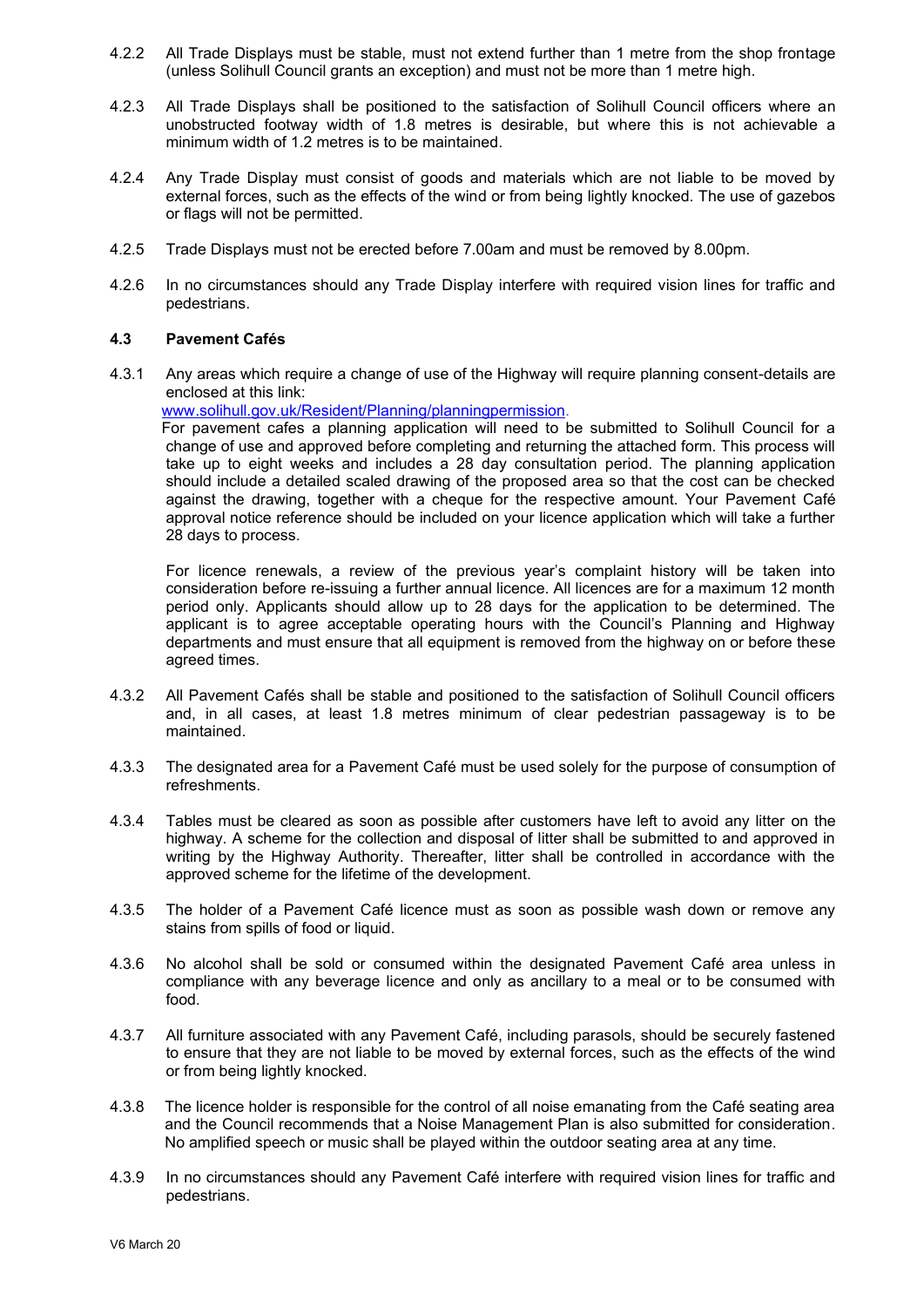### **5.0 How the Licensing System will be financed**

Under the Highways Act 1980, Solihull Council is entitled to charge reasonable costs for the administration of the licensing system and so has set fees linked to the time expected to be spent on dealing with each type of display, including any anticipated problems which may arise.

The following annual costs apply to the displays and start 1st May 2022 and run until the end April of 2023.

| Display       | Cost per year                                             |
|---------------|-----------------------------------------------------------|
| ʻA' Board     | £200.00 discounted to £100 if paid within month of May    |
| Trade Display | £258.00 for maximum $8m^2$ , £31m <sup>2</sup> thereafter |
| Pavement Café | £31 per $m^2$ , with a minimum charge of £233.00          |

### **6.0 How Businesses will apply for a Licence**

For 'A' Boards, businesses will need to complete and return the attached application form, together with a cheque for the respective amount. Their application will be considered and decided within eight weeks. If granted, the licence will be issued and must be displayed in the window of the applicant.

For Pavement Cafés and Trade Displays a planning application will need to be submitted to Solihull Council and approved before completing and returning the attached form also a detailed scaled drawing of the proposed area so that the cost can be checked against the drawing, together with a cheque for the respective amount. This will take up to eight weeks which will include a 28 day consultation period.

For licence renewals, no consultation period, is required although applicants should still allow up to 28 days for the licence to be granted.

Payments can now be made on line at our website [www.solihull.gov.uk/epay](http://www.solihull.gov.uk/epay) click on Highway Licences and use the unique reference once the permit has been approved to make payment.

This is to aid the Councils enforcement of the licencing process and provide members of the public with details of your approved license.

## **7.0 Further Information**

For further information on this policy regarding, please contact:

Highway Services Managed Growth Council House Solihull B91 3QT

A-Boards & Trade Displays: Email**: [highwaypermits@solihull.gov.uk](mailto:highwaypermits@solihull.gov.uk) <https://www.solihull.gov.uk/Business/Aboards-trade-displays-and-pavement-cafe-permits>**

Pavement Cafes: Email**: [licensing@solihull.gov.uk](mailto:licensing@solihull.gov.uk) <https://www.solihull.gov.uk/Business/Pavementlicence>**

### **8.0 General Conditions**

The following general conditions are common to the placing of 'A' Boards, Trade Displays and Pavement Cafés on the highway and must be met in all cases in addition to the specific conditions on each licence.

The holder of this licence:

- 8.1 Shall not exercise any privileges other than those granted by the licence.
- 8.2 Shall display this licence prominently in an external window facing the frontage, or have available on request from a Council Officer.
- 8.3 Shall return this licence to Solihull Council immediately on any revocation of this licence.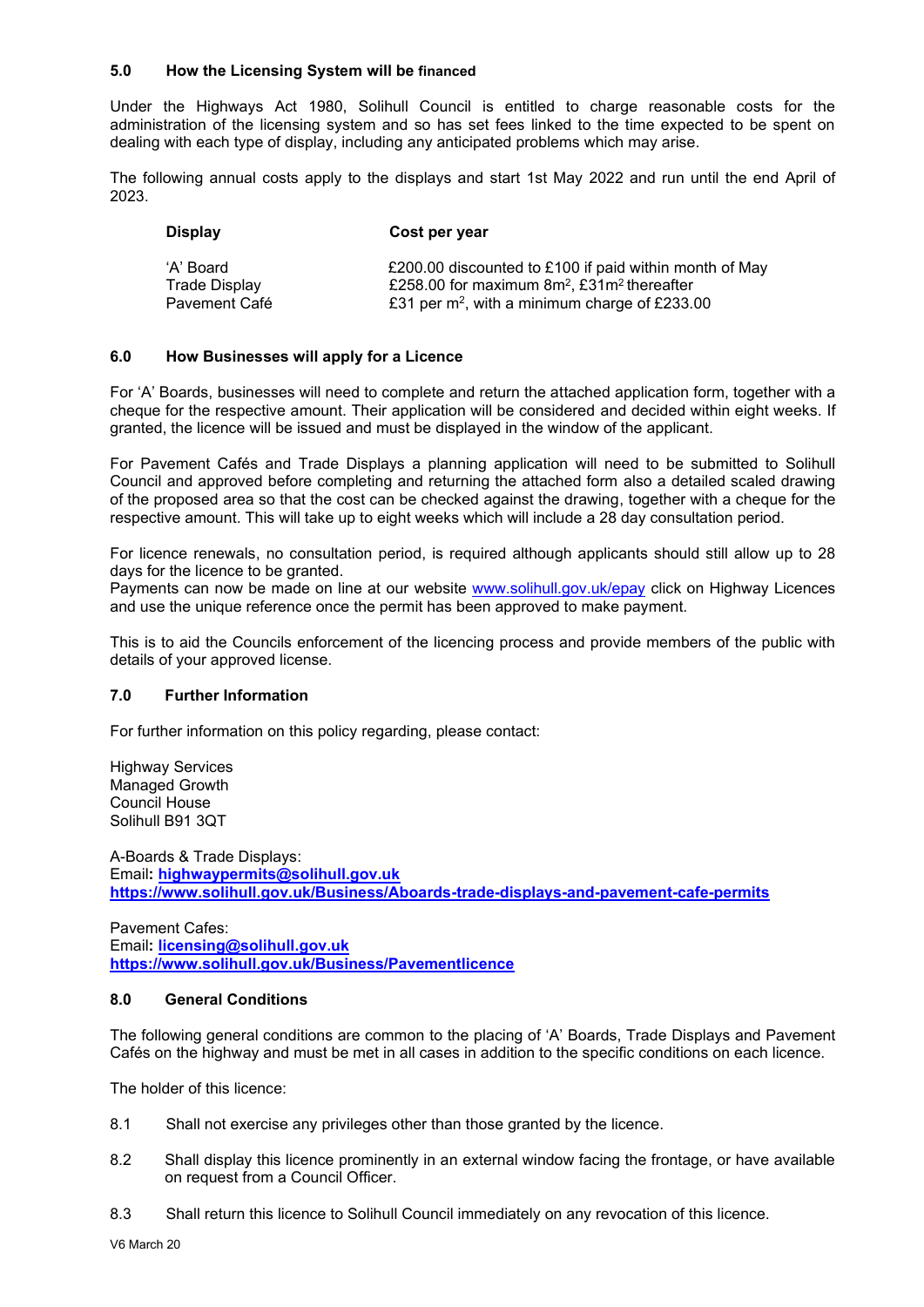- 8.4 Shall not cause any unnecessary obstruction of the highway or endanger persons using it and shall not permit persons to gather so as to cause a nuisance or annoyance or danger to any persons lawfully using the highway.
- 8.5 Shall not make any excavations or indentations of any description whatsoever in the surface of the highway or place or fix any equipment of any description in the said surface.
- 8.6 Shall not place on the highway any furniture or equipment or advertisement other than as permitted by the Council and must maintain the same in a clean and tidy condition and not place them so as to obstruct the entrance to or exit from any premises. This includes the use of gazebos and free standing flags.
- 8.7 Shall make no claim or charge against the Council in event of any 'A' Board, Trade Display or Pavement Café being lost, stolen or damaged in any way from whatever cause.
- 8.8 Shall not do or suffer anything to be done in or on the highway which in the opinion of Solihull Council may be or become a danger, nuisance or annoyance to the owners or occupiers of any adjacent or neighbouring premises or to members of the public.
- 8.9 Shall not assign, underlet or part with any interest or possession given by this licence or any part thereof, although the holder may surrender it at any time.
- 8.10 Shall observe and comply with any directions in relation to the use of the highway given by relevant officers of Solihull Council. In particular, access shall be provided at all times for highway works including public utility plant.
- 8.11 Shall remove all 'A' Boards, Trade Displays or Pavement Cafés placed on the highway in accordance with this licence at the expiry, surrender or revocation of the licence and at the end of each working day, and in the case of Solihull Town Centre, remove Pavement Café and Trade Displays during special events, these may include market days and Christmas market periods.
- 8.12 Shall indemnify Solihull Council against all liability which may at any time be taken, made or incurred in consequence of the use of 'A' Boards, Trade Displays or Pavement Cafés and for this purpose must take out a policy of insurance in the sum of between £1,000,000 and £5,000,000 depending on display. The holder must also produce to the Council, on request, current receipts for premium payments and confirmation of annual renewals of the policy.
- 8.13 The licence may be revoked by Solihull Council at any time and Solihull Council shall not in any circumstances whatsoever be liable to pay any compensation to the holder in respect of such revocation.
- 8.14 The holder is advised of Section 115K Failure to Comply with Terms of Permission of the Highways Act 1980 which provides as follows:
	- (1) If it appears to the Council that a person to whom they have granted a permission (licence) under Section 115E of this Act, has committed any breach of that permission, they may serve a notice on him requiring him to take such steps to remedy the breach as are specified in the notice within such time as is specified.
	- (2) If a person on whom a notice is served under sub-section (1) above fails to comply with the notice the Council may take steps themselves.
	- (3) Where the Council have incurred expenses in the exercise of the power conferred on them by sub-section (2) above, those expenses, together with interest at such reasonable rates as the Council may determine from the date of service of a notice of demand for the expenses, may be recovered by the Council from the person on whom the notice under sub-section (1) above was served.
- 8.15 Failure to comply with any conditions of the licence will require Solihull Council to consider whether any subsequent permission should be granted to the holder of this licence.
- 8.16 Further action may be taken under Section 149 of the Highways Act 1980 to remove the obstruction from the highway after the licence has been revoked.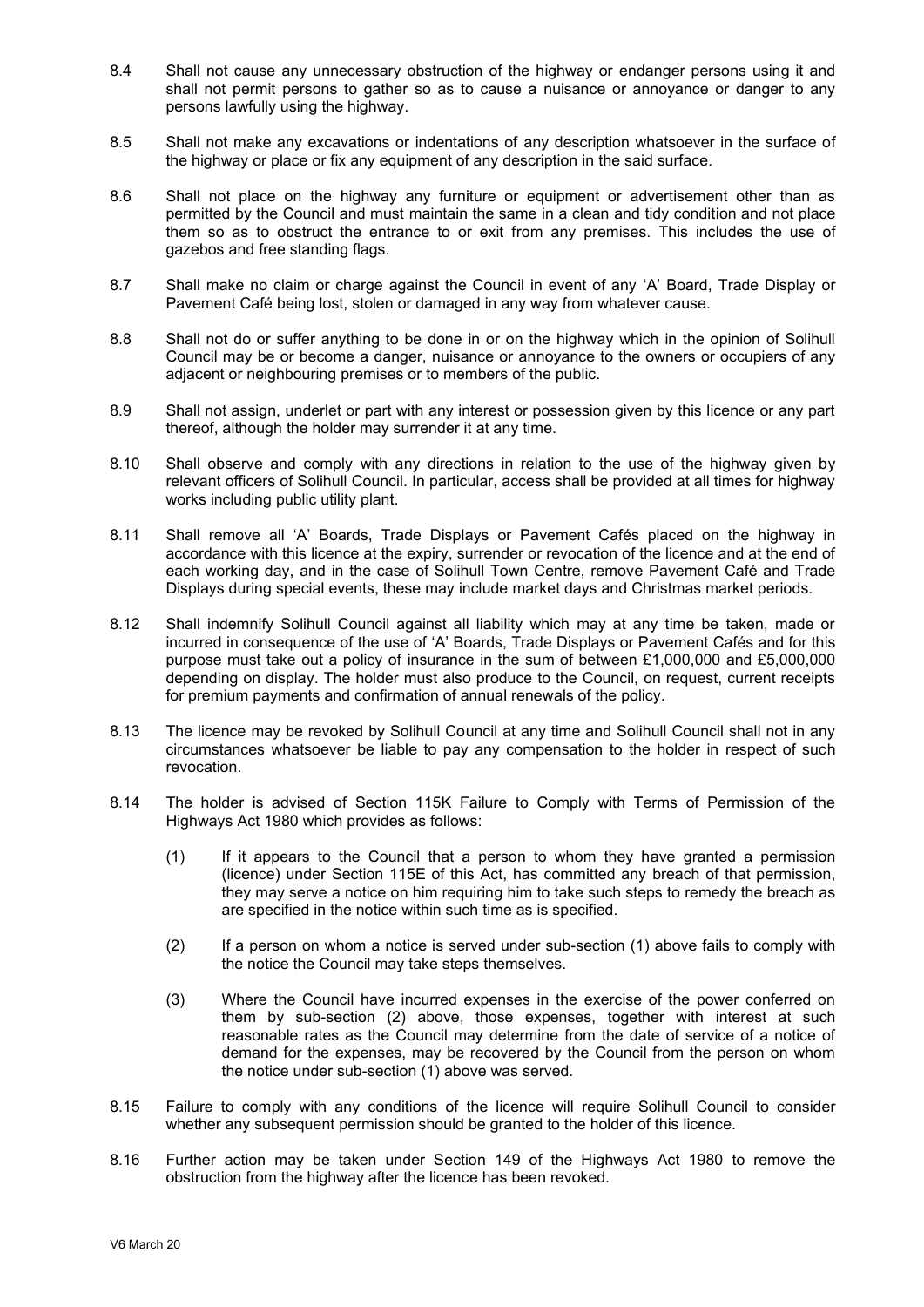- 8.17 In exercising our powers under Section 115K Highways Act 1980 Solihull Council will enforce breaches of the licence conditions as follows:
- 8.17.1 Verbally advise the person that they are in breach of their licence conditions and give 2 weeks to comply (that is to remedy).
- 8.17.2 If the breach of the conditions continues we will write to serve notice and give another 2 weeks to comply.
- 8.17.3 If then, the breach continues we will write to revoke the licence and the person will be required to remove the obstruction from the highway immediately.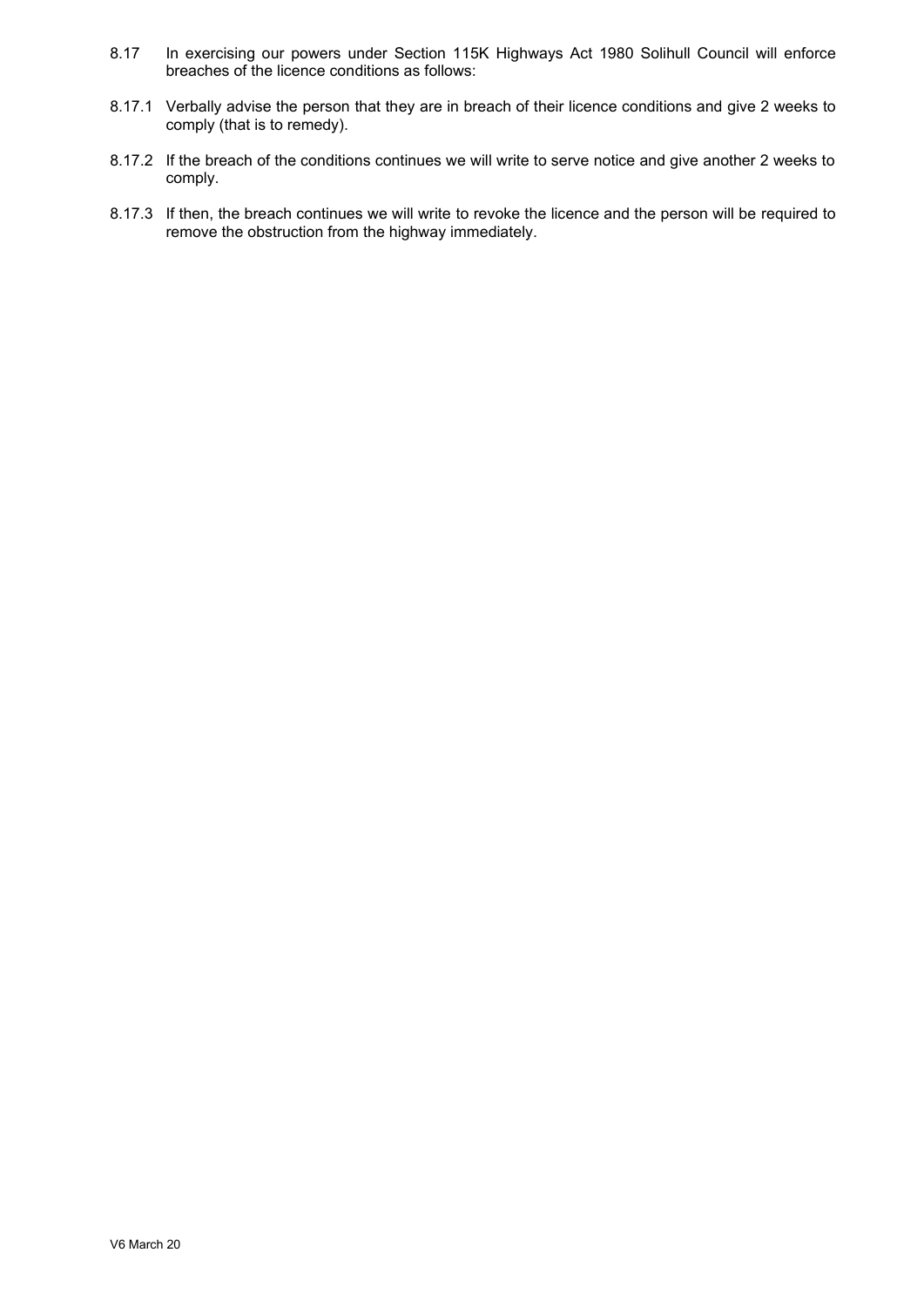### **SOLIHULL METROPOLITAN BOROUGH COUNCIL**

### **PART V11A HIGHWAYS ACT 1980 APPLICATION FOR PERMISSION TO PLACE AN 'A' BOARD ON THE HIGHWAY FOR FINANCIAL YEAR 2022/2023**

This application must be completed in block letters and returned together with a cheque for the fee to:- Highway Services, Managed Growth, Council House, Solihull B91 3QT.

The fee for 'A' Boards is **£200.00** per board. However, the fee is reduced to **£100.00** if payment is received within the month of May. **Please enclose a cheque for the appropriate amount**, **payable to Solihull MBC**. This is an annual charge subject to review.

The Council has to notify any affected frontage of this application and requires details of all persons/companies owning and/or occupying all or part of the building within which your premises are situated. Failure to provide this information may result in a delay in processing your application.

**1.0 NAME AND ADDRESS BUSINESS NAME**<br>
Of Applicant **COMPUTER** Of Applicant Tel. No **E-mail** 

## **2.0 LOCATION OF 'A' BOARD:**

Give address or precise description

### **(A sketch plan must be submitted)**

### **3.0 NATURE OF BUSINESS:**

Include advertisement to feature on 'A' board if appropriate

### **4.0 PUBLIC LIABILITY INSURANCE** – minimum £1 million Give Name and Address of Insurer – copy supplied **yes/no**

| Tel. No<br>Policy No: | Renewal Date: |  |
|-----------------------|---------------|--|

## **5.0 DECLARATION**

I agree to comply with the conditions of any licence granted, to indemnify Solihull Metropolitan Borough Council against any and all actions arising or occurring from the placing of an 'A' Board, and to pay any expenses the Council may incur in respect of repairs to the highway arising from the placing of an 'A' Board, to which this licence relates.

NOTE: If the applicant is a sole trader, then the owner of the company may sign the application. If it is a limited company, then the company secretary may sign. If it is a partnership company the one of the partners must sign the application.

| <b>Applicants Name</b>                                      | Signed | <b>Date</b> |  |  |  |  |
|-------------------------------------------------------------|--------|-------------|--|--|--|--|
| <b>Position</b>                                             |        |             |  |  |  |  |
| For internal use only: Payment Code 01-220340-I20000-HW0009 |        |             |  |  |  |  |

## **SOLIHULL METROPOLITAN BOROUGH COUNCIL**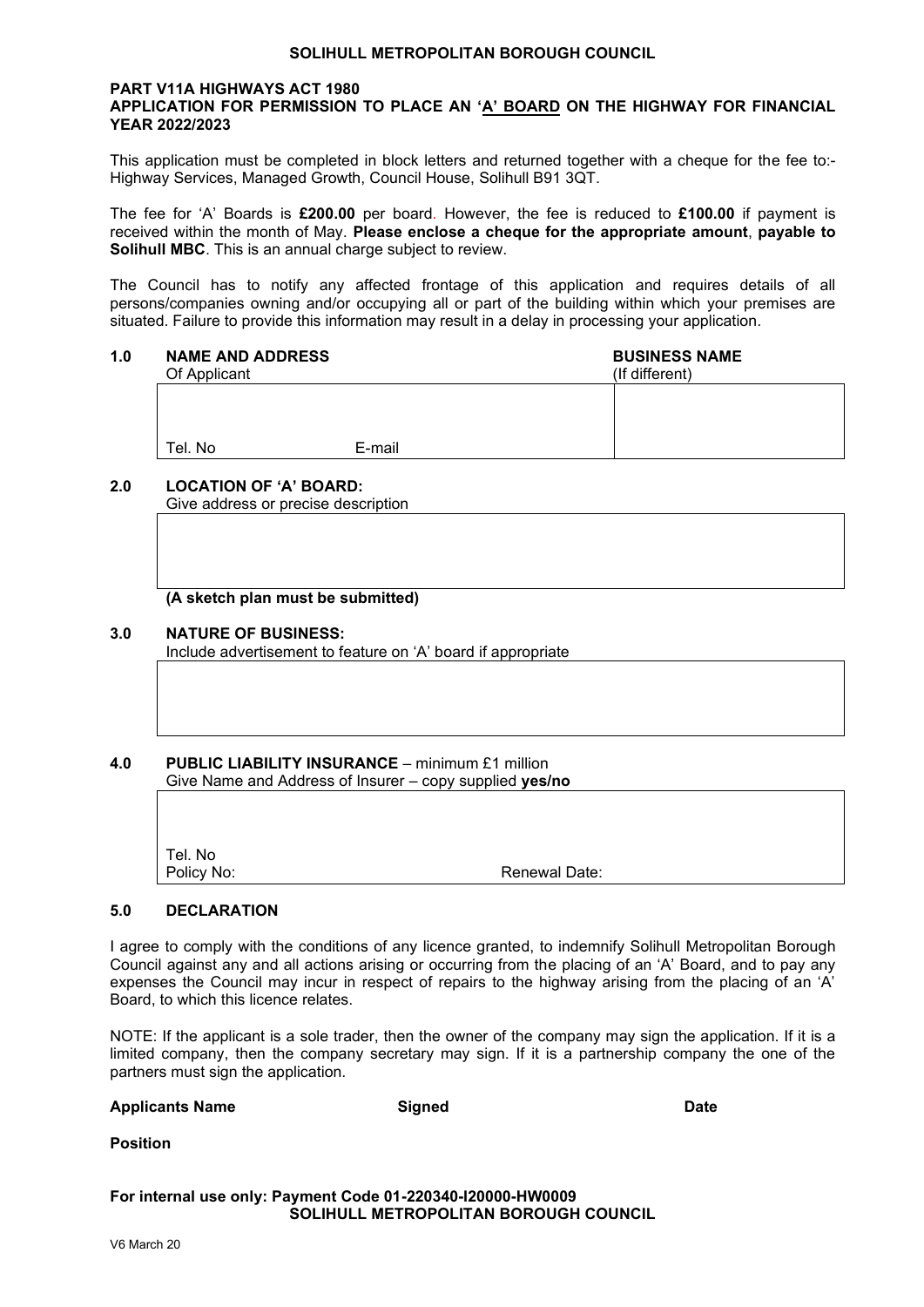## **PART V11A HIGHWAYS ACT 1980**

## **APPLICATION FOR PERMISSION TO PLACE A TRADE DISPLAY ON THE HIGHWAY FOR FINANCIAL YEAR 2022/23**

This application must be completed in block letters and returned together with a cheque for the fee to:- Highways Services, Managed Growth, Council House, Solihull B91 3QT.

**Please enclose a cheque for £258.00 for trade displays**. Cheques should be made payable to Solihull MBC. **This is an annual charge subject to review. If the TD exceeds 8m<sup>2</sup> then the cost will revert to a m<sup>2</sup> charge, currently £31m<sup>2</sup>**

The Council has to notify any affected frontage of this application and requires details of all persons/companies owning and/or occupying all or part of the building within which your premises are situated. Failure to provide this information may result in a delay in processing your application.

# **1.0 NAME AND ADDRESS: BUSINESS NAME**<br>
Of Applicant **COMPUTE AND ADDRESS: BUSINESS NAME**

Of Applicant

Tel. No: Email:

### **2.0 LOCATION OF TRADE DISPLAY: PLANNING APP. NO.**<br>Give address or precise description (If new application) Give address or precise description

### **(A sketch plan must be submitted)**

### **3.0 NATURE OF BUSINESS:**

### **4.0 PUBLIC LIABILITY INSURANCE** – minimum £5 million Give Name and Address of Insurer – copy supplied **yes/no**

| Tel. No<br>Policy No: | Renewal Date: |
|-----------------------|---------------|

## **5.0 DECLARATION**

I agree to comply with the conditions of any licence granted, to indemnify Solihull Metropolitan Borough Council against any and all actions arising or occurring from the placing of a Trade Display and to pay any expenses the Council may incur in respect of repairs to the highway arising from the placing of a Trade Display to which this licence relates.

NOTE: If the applicant is a sole trader then the owner of the company may sign the application. If it is a limited company then the company secretary may sign. If it is a partnership company, one of the partners must sign the application.

**Applicants Name Signed Date**

**Position**

### . **For internal use only: Payment Code 01-220340-I20000-HW0013**

**SOLIHULL METROPOLITAN BOROUGH COUNCIL**